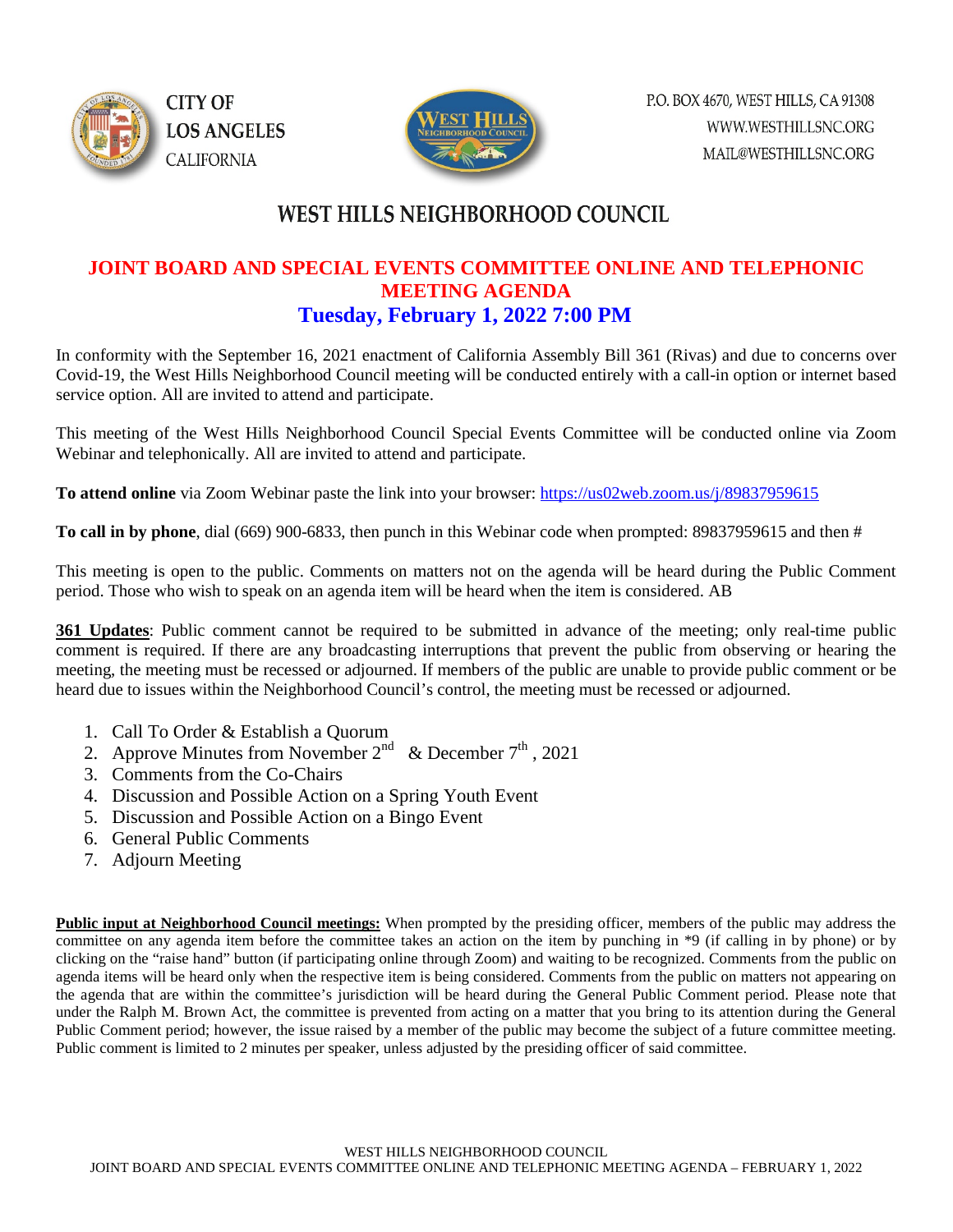**Notice to Paid Representatives:** If you are compensated to monitor, attend, or speak at this meeting, City law may require you to register as a lobbyist and report your activity. See Los Angeles Municipal Code Section 48.01 et seq. More information is available at [ethics.lacity.org/lobbying.](http://ethics.lacity.org/lobbying) For assistance, please contact the Ethics Commission at (213) 978-1960or [ethics.commission@lacity.org.](javascript:void(0);)

**Public Posting of Agendas**: WHNC agendas are posted for public review at Shadow Ranch Park, 22633 Vanowen St., West Hills, CA 91307 or at our website, [www.westhillsnc.org](http://www.westhillsnc.org/) You can also receive our agendas via email by subscribing to the City of Los Angeles Early Notification System at [www.lacity.org/government/Subscriptions/NeighborhoodCouncils/index](http://www.lacity.org/government/Subscriptions/NeighborhoodCouncils/index)

**The Americans With Disabilities Act**: As a covered entity under Title II of the Americans with Disabilities Act, the City of Los Angeles does not discriminate on the basis of disability and, upon request, will provide reasonable accommodation to ensure equal access to its programs, services and activities. Sign language interpreters, assistive listening devices and other auxiliary aids and/or services may be provided upon request. To ensure availability of services, please make your request at least three business days (72 hours) prior to the meeting you wish to attend by contacting via email [NCSupport@lacity.org](mailto:NCSupport@lacity.org) or calling (213) 978-1551. If you are hearing impaired please call 711.

**Public Access of Records**: In compliance with Government Code Section 54957.5, non-exempt writings that are distributed to a majority or all of the board in advance of a meeting may be viewed at the meeting where such writing was considered or by contacting the WHNC's executive director via email at [michelle.ritchie@westhillsnc.org](mailto:michelle.ritchie@westhillsnc.org) Requests can be made for a copy of a record related to an item on the agenda.

**Reconsideration and Grievance Process:** For information on the WHNC's process for board action reconsideration, stakeholder grievance policy or any other procedural matters related to this Council, please consult the WHNC Bylaws. The Bylaws are available at our website, [www.westhillsnc.org](http://www.westhillsnc.org/)

**Servicios De Traduccion**: Si requiere servicios de traducción, favor de avisar al Concejo Vecinal 3 días de trabajo (72 horas) antes del evento. Por favor contacte [Michelle.Ritchie@westhillsnc.org](mailto:Michelle.Ritchie@westhillsnc.org)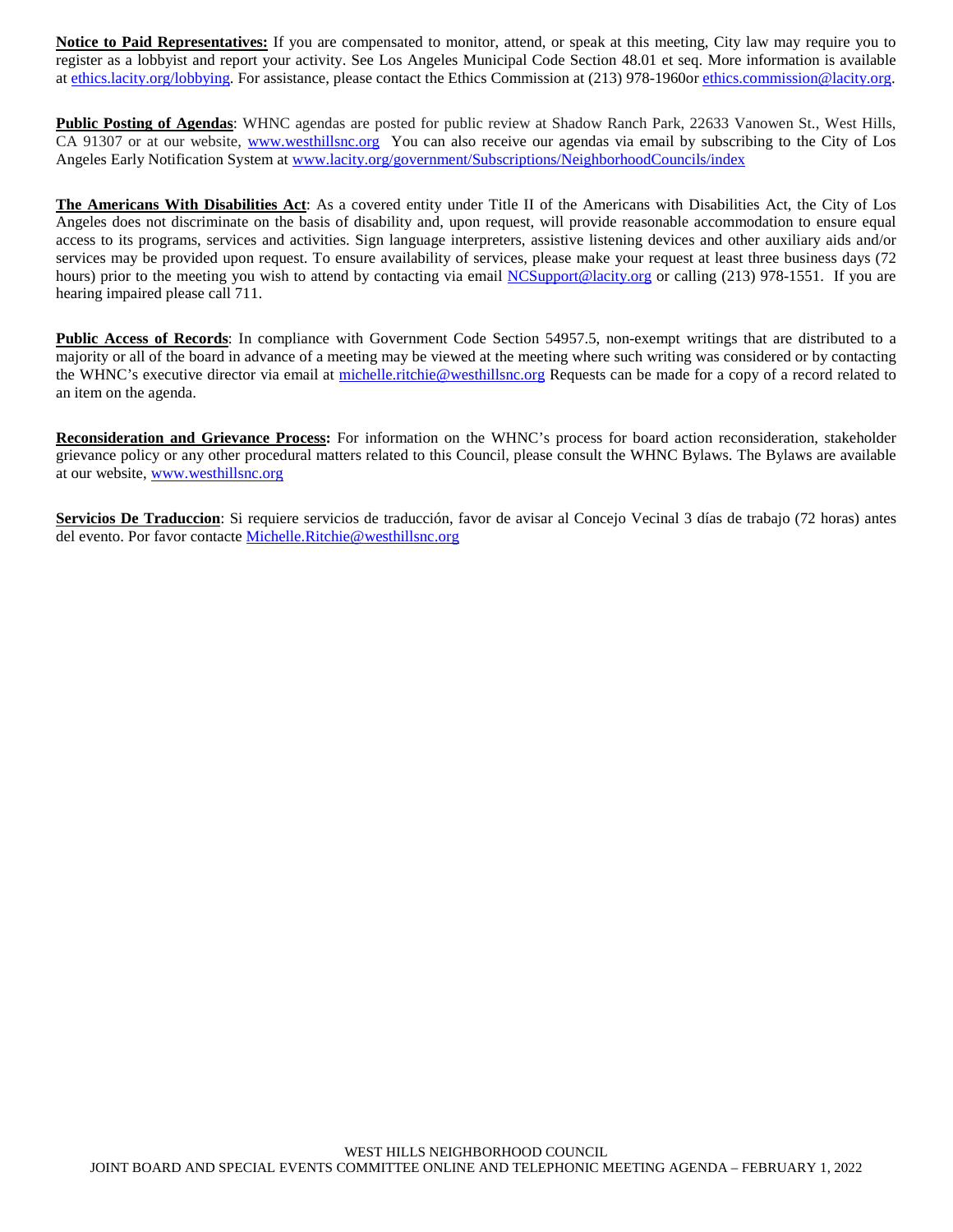



## **WEST HILLS NEIGHBORHOOD COUNCIL**

#### **JOINT SPECIAL EVENTS COMMITTEE/BOARD MEETING MINUTES Tuesday, November 2, 2021 @ 7:00 P.M.**

This meeting of the Special Events Committee was conducted online via Zoom webinar and Telephonically.

## **DRAFT**

Committee Co-Chair Steve Randall called the meeting to order at 7:04 P.M.

Committee members in attendance were: Steve Randall (Co-Chair), Myrl Schreibman (Co-Chair), Char Rothstein, Dr. Faye Barta, Joan Trent, Aida Abkarians, Bonnie Klea and Glenn Jennings.

The minutes from October  $5<sup>th</sup>$  were approved as written, and the minutes from October 22<sup>nd</sup> were approved as amended.

There were no Comments from the Chair(s).

Co-Chair Myrl Schreibman stated that we were in the final awards phase of the Halloween Houses event. Mr. Schreibman also stated that the event was a Home Run with nearly 1,000 people going to see the houses, and that the creativity this year far surpassed that of the first year's event. The event came in under budget and we had more community business participation than any event in the past. Co-chair Steve Randall expressed similar views to those stated by Mr. Schreibman. Mr. Schreibman noted that the checks and balances that existed between Steve Randall, Saif Mogri and himself regarding the applications worked out very well.

The plan is for the prizes and awards to be taken to the winners on Sunday, November  $7<sup>th</sup>$ .

There was a discussion of next year's Halloween Event, and Mr. Schreibman suggested that because there were so many great displays this year, that we may add some additional awards such as Honorable Mentions. He also suggested that we create lawn signs for the winning houses to display, and that he received a phone call from a local TV station who said they wanted to cover next year's event. Aida suggested that the Maiden Society participate in promoting the event again next year.

Steve has reached out to the West Valley Christian Church regarding the 2022 Senior's Valentine Day Dinner Dance, but has not heard back. Char stated that City Covid restrictions may prevent this event. Myrl suggested that in that case we could have a "Senior Spring Event" in May. Steve will continue to work on both.

There were no members of the public present to make any public comments.

The next Special Events Committee meeting is scheduled for Tuesday, December 7, 2021 at 7:00 P.M.

The meeting was adjourned by Steve Randall at 8:18 P.M.